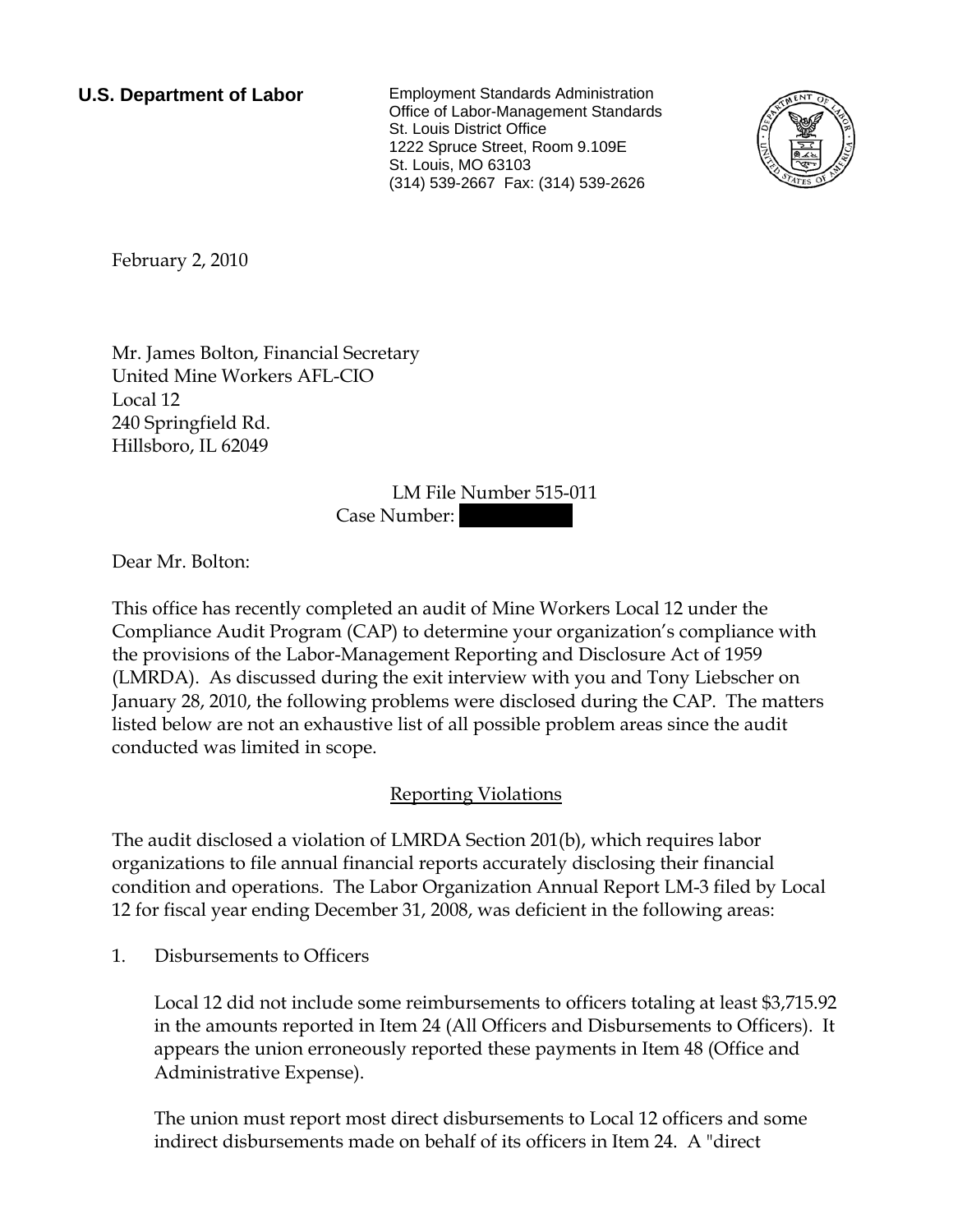Mr. James Bolton February 2, 2010 Page 2 of 3

disbursement" to an officer is a payment made to an officer in the form of cash, property, goods, services, or other things of value. See the instructions for Item 24 for a discussion of certain direct disbursements to officers that do not have to be reported in Item 24. An "indirect disbursement" to an officer is a payment to another party (including a credit card company) for cash, property, goods, services, or other things of value received by or on behalf of an officer. However, indirect disbursements for temporary lodging (such as a union check issued to a hotel) or for transportation by a public carrier (such as an airline) for an officer traveling on union business should be reported in Item 48 (Office and Administrative Expense).

2. Certificates of Deposit Reported As Investments

Local 12 improperly included the value of a certificate of deposit as an investment in Statement A (Assets and Liabilities). For LM reporting purposes, OLMS considers a certificate of deposit to be cash. The purchase or redemption of a certificate of deposit is a transfer of cash from one account to another and, therefore, the local should not report these transactions as receipts or disbursements.

I am not requiring that Local 12 file an amended LM report for 2008 to correct the deficient items, but Local 12 has agreed to properly report the deficient items on all future reports it files with OLMS.

## Other Violations

The audit disclosed the following other violations:

1. Inadequate Bonding

The audit revealed a violation of LMRDA Section 502 (Bonding), which requires that union officers and employees be bonded for no less than 10 percent of the total funds those individuals or their predecessors handled during the preceding fiscal year.

Local 12's officers and employees are currently bonded for \$10,000, but they must be bonded for at least \$10,341. Local 12 should obtain adequate bonding coverage for its officers and employees immediately. Please provide proof of bonding coverage to this office as soon as possible, but not later than February 15, 2010.